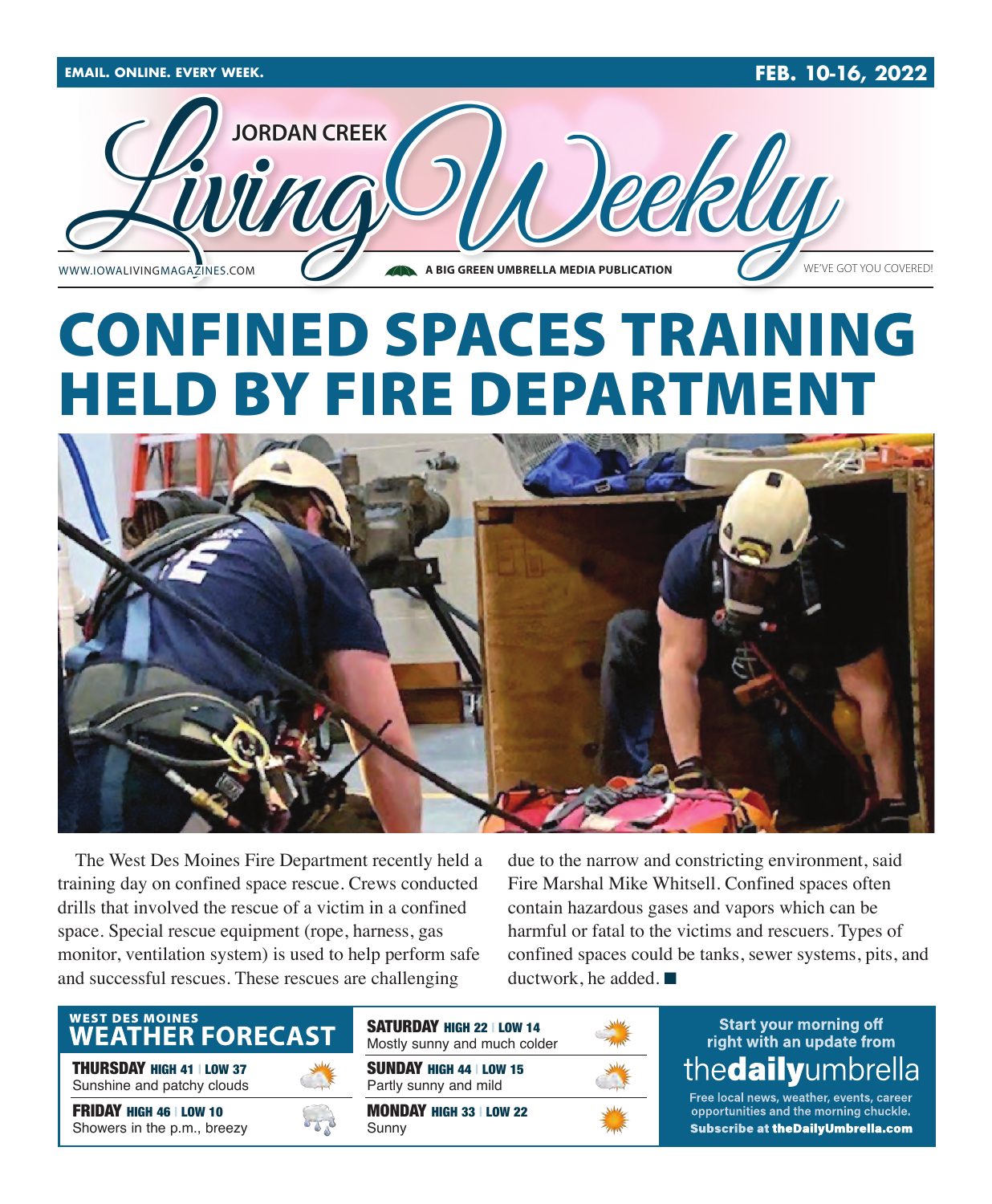### FROM THE PUBLISHER

# HERE WE GO AGAIN

The more we do something, the better we get at it, or so the saying goes. If we are being honest, the whole "practice makes perfect" theory really isn't true. If we continue to do something incorrectly, it will never become perfect. The better saying is "perfect practice makes perfect." Meanwhile, we keep doing things. Repetition. And it adds up.

My mother had me making my bed every morning at an early age. By 5 years old, this was a daily habit. With me now at age 53, I estimate that I have made my bed more than 17,500 times. Sleep on that.

I take a shower or bath every day, whether I need to or not. (That's a joke.) When I am in a cycle of exercising, that number increases. Based on once per day since my birth, I have showered or bathed more than 19,500 times. That's a lot of soap and water.

I have been brushing my

teeth on my own since I was about 5. Doing so twice per day, I have used a toothbrush somewhere in the neighborhood of

35,000 times. Floss? Not so much.

Like most of you, I have been driving a vehicle since I was 16 years old. On average, I would guess that I start and drive a car about five times per day maybe more. Even at five times, I have operated a vehicle at least 67,500 times.

According to one poll, about 40 percent of us check our email between six and 20 times per day. If you are reading this via newsletter email, you can relate. I am on the higher end of the range, but let's go with an average of 10 times per day. I've been using email regularly since about 1995, which is 27 years. When I do the math, I



learn that I have checked my email more than 98,500 times — and I discovered that I won a lottery in about one-third of those instances!

The good news is, I think I am getting better at these and the other tasks I continue to repeat but still not perfect. When Mom visits, she continues to find a wrinkle in my bedspread, and my dentist seems to locate an occasional cavity. And even with all my driving practice, I have still garnered a few traffic violations. Meanwhile, the practicing for perfection continues.

Here we go again.

Have a great week, and thanks for reading.  $\blacksquare$ 

## **Shane Goodman**

President and Publisher



Big Green Umbrella Media [shane@dmcityview.com](mailto:shane@dmcityview.com) 515-953-4822, ext. 305

**JORDAN CREEK** <sup>></sup>Deekly

**A publication of Big Green Umbrella Media, Inc. Address:** 8101 Birchwood Court, Suite, D, Johnston, IA 50131 **Website:** [www.iowalivingmagazines.com](http://www.iowalivingmagazines.com)



**News contact** Tammy Pearson 515-953-4822, ext. 302 [tammy@iowalivingmagazines.com](mailto:tammy@iowalivingmagazines.com)



**Advertising contact** Martha Munro 515-321-5246 [martha@iowalivingmagazines.com](mailto:martha@iowalivingmagazines.com)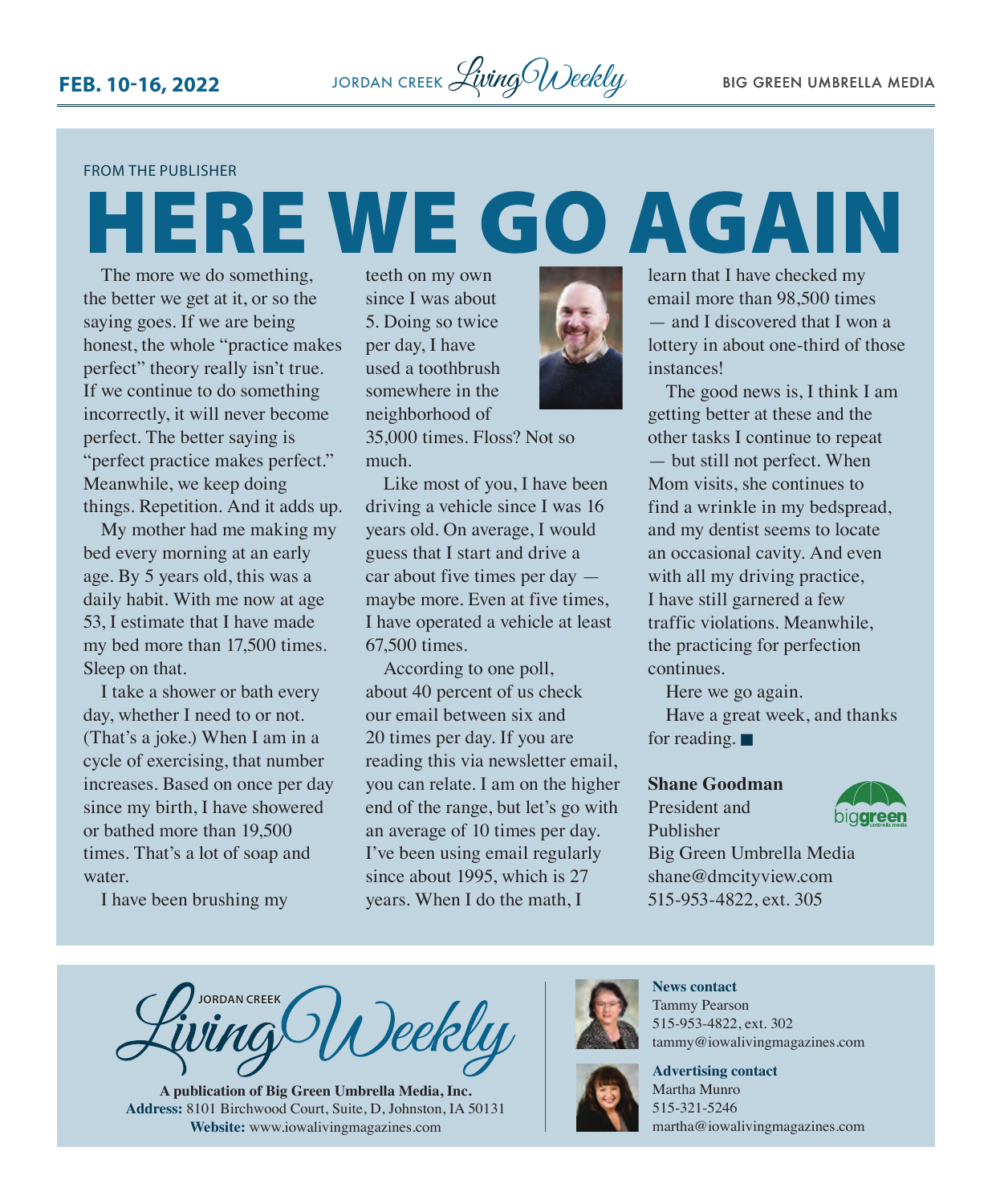BIG GREEN UMBRELLA MEDIA JORDAN CREEK *Living Weekly* FEB. 10-16, 2022

## FUNERAL NOTICES

*Funeral notices can be emailed to [tammy@iowalivingmagazines.com](mailto:tammy@iowalivingmagazines.com) and run for free.*

## **CARL HAROLD EDMAN**

Carl Harold Edman, 89, of West Des Moines died at home on Feb. 2, 2022. He grew up in Fairmont and met his future wife, Gloria (Keller) Edman, in his kindergarten class. Carl and Gloria recently celebrated their 69th wedding anniversary. They have four children, Paul (Mary), Rob (Sarah), Jan and Eric (Chris).



Carl was an owner of Iowa Road Builders Company, a highway construction company based in Des Moines. A private family memorial will be held at a later date at Windsor Heights Lutheran Church, where Carl was a member for more than 58 years.  $\blacksquare$ 

## **CANDACE KAY SCHMELING**

Candace Kay Schmeling, 75, of West Des Moines, died Jan. 19, 2022, at MercyOne Des Moines Medical Center. She graduated from Des Moines East High School and continued her education for one year at the University of Iowa to study childhood education. She ran in-home daycare Nana's Nursery for over 35 years. A full obituary is online at [www.](http://www.ilesfuneralhomes.com) [ilesfuneralhomes.com.](http://www.ilesfuneralhomes.com)  $\blacksquare$ 



# DMACC WEST'S CILIVE!

In its 13th year, this year's theme for DMACC West's ciLive! (Celebrate! Innovation) is "Go Boldly" and focuses on innovation, imagination and inspiration through storytelling. Being held virtually March 9-10, it features 12 wellknown thought leaders, entertainers and entrepreneurs.The event is free and open to the public. Speakers include Dr. Talithia Williams, host of "NOVA Wonders" on PBS, and actor John de Lancie, of "Star Trek, Breaking Bad." A concert by country musician and songwriter George Ducas concludes the series on March 10 at 1:30 p.m. For more information about ciWeek, visit: [https://dmacc.](https://dmacc.edu/ciweek/Pages/welcome.aspx) [edu/ciweek/Pages/welcome.aspx.](https://dmacc.edu/ciweek/Pages/welcome.aspx)

## WEST DES MOINES FIRE DEPARTMENT MONTHLY REPORT - JANUARY 2022

January Incident Count - 469

- Rescue & Medical 234
- False Alarm 99
- $\bullet$  Good Intent 51
- Fire  $= 17$
- Service Call 43
- Hazardous Condition 22
- Overpressure/Rupture 2
- Other  $-1$

Total Estimated Dollar Loss - \$366,200

Total Estimated Dollar Saved -  $$4,739,900$   $\blacksquare$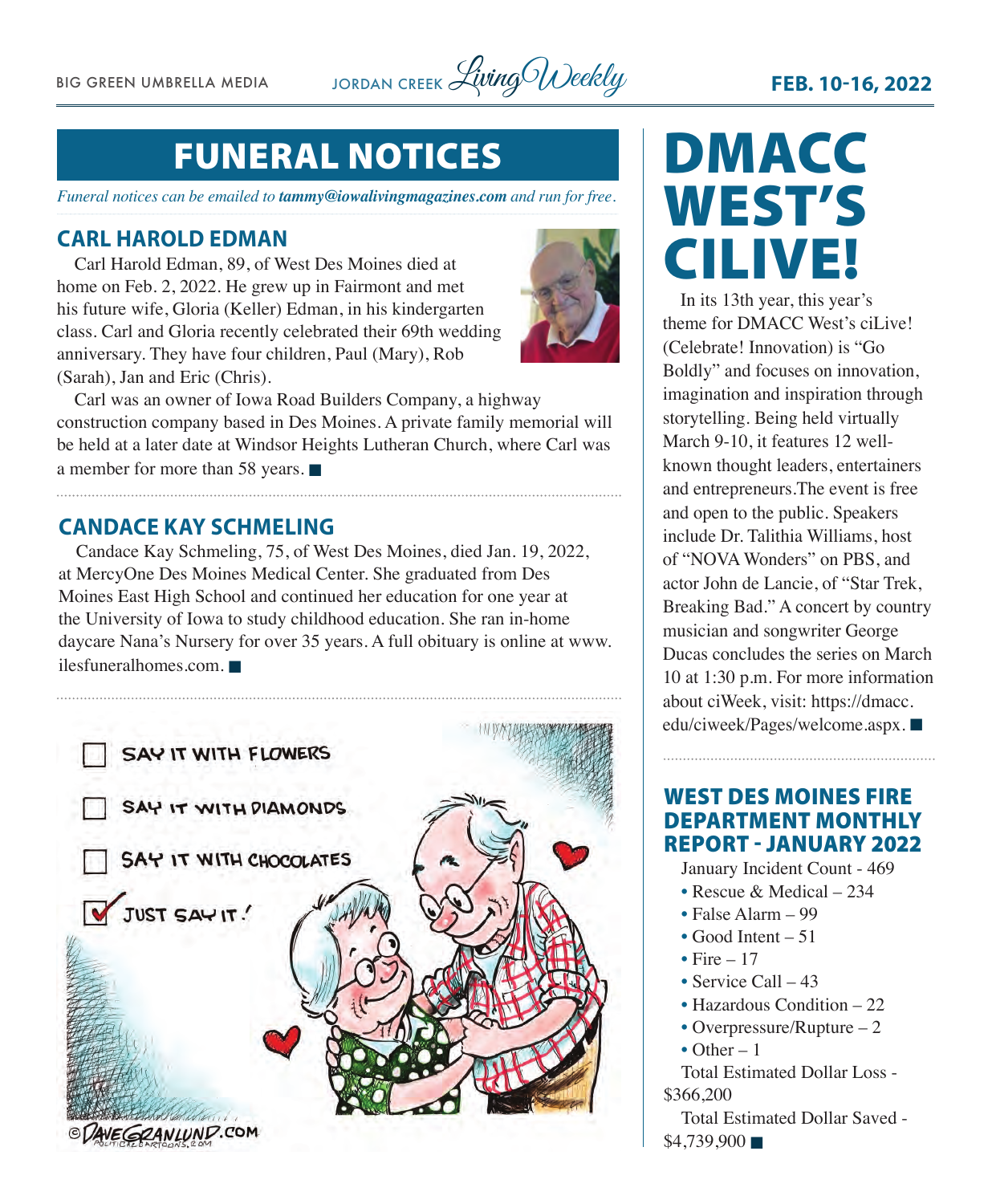

## **EVENTS IN THE AREA EMAIL EVENT INFORMATION TO<br>[TAMMY@IOWALIVINGMAGAZINES.COM](mailto:tammy@iowalivingmagazines.com)**

## 'AGATHA CHRISTIE'S MURDER ON THE ORIENT EXPRESS'

### **Through Feb. 20**

## **Des Moines Community Playhouse, 831 42nd St., Des Moines**

It's winter 1934, and, when the Orient Express luxury train is stopped in the snow, a passenger is found dead in his locked compartment. Fortunately, the famous detective Hercule Poirot is also aboard to solve the case before the killer strikes again. [www.dmplayhouse.com](http://www.dmplayhouse.com)



## WINTER BLUES FEST: THE REVEREND PEYTON'S BIG DAMN BAND

## **Friday, Feb. 11**

### **Marriott, 700 Grand Ave. in downtown Des Moines**

Said to possess a "burly, commanding voice" and to boast "eloquent original material" with "catchy tracks that have the zing of classic pop music, only greasier." The Reverend Peyton's Big Damn Band will play at Winter Bluesfest this month. The two-time Blues Music Awards nominees are said to be "the greatest frontporch blues band in the world led by Reverend Peyton, who is considered to be the premier finger picker playing today." For more information, visit [www.cibs.](http://www.cibs.org/2021/11/2022-winter-blues-fest) [org/2021/11/2022-winter-blues-fest](http://www.cibs.org/2021/11/2022-winter-blues-fest).

## CHAD ELLIOTT

## **Friday, Feb. 11, 8 p.m. xBk, 1159 24th St., Des Moines**

Singer-songwriter Chad Elliott brings his folk roots blended with swampy blues and soulful writing to produce one-of-a-kind live performances. With 17 fulllength albums to his credit, Elliot has been lauded as "Iowa's Renaissance man" by Culture Buzz Magazine. For more information, visit [www.xbklive.com.](http://www.xbklive.com)

## RIBBON BACON FESTIVAL

## **Saturday, Feb. 26 Horizon Events Center in Clive**

After a year off, the bacon fellowship will resume, according to the Blue Ribbon Bacon Festival's website. The \$50 general admission ticket includes live entertainment, 12 bacon-inspired dishes, one beverage and all the bacon you can eat. The theme will be "Bacon Gras" and feature bacon-infused Cajun dishes along with: Bacon Bourbon Street – Mardi Gras Beads, street performers, local musical acts, pro wrestling, Iowa's top pop-punk group The Eugene Levy Band, Silent Club Sizzle, main-stage music from Tyler Richton & The High Bank Boys, Not Quite Brothers and BYOBrass, and you won't want to miss the popular bacon-eating contest at 3 p.m. Tickets for the event will be limited to 5,000. For more information, visit [blueribbonbaconfestival.com](http://blueribbonbaconfestival.com).



## CITYVIEW CHOCOLATE WALK **Friday, Feb. 25, 5-9 p.m. West Glen Town Center, 5465 Mills Civic Parkway, West Des Moines**

Like chocolate? Like chocolate drinks? They you'll love this event. CITYVIEW and West Glen Town Center once again present the Chocolate Walk. For a ticket price of \$20 (\$30 at the door), attendees will receive 10 drink tickets that can be redeemed for sample cocktails at participating venues. Attendees will also be provided tickets for chocolate dessert samples at participating retail stores. Find the registration link at [https://chocolatewalk.dmcityview.](https://chocolatewalk.dmcityview.com)  $com. \blacksquare$  $com. \blacksquare$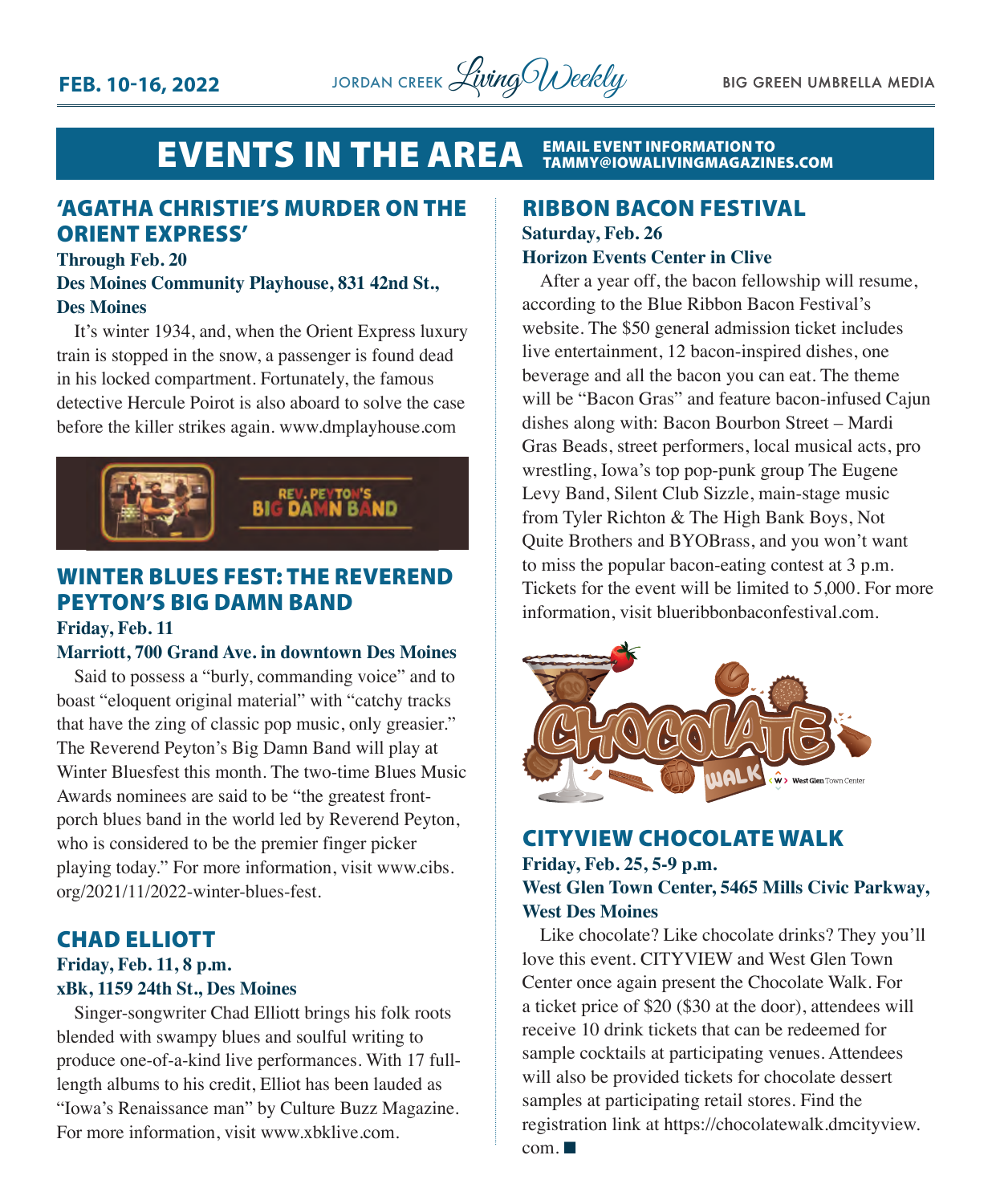# NEWS FROM THE WEST DES MOINES HISTORICAL SOCIETY

**Online database now available:** One of the lessons learned over the past two years is that, while people may not be able to visit museums, they still want to learn and explore history. In response, the West Des Moines Historical Society, with help from members, donors and start up funding from the Iowa Arts Council, has created an online inventory where everyone can view objects, read documents and even hear an interview with Robert Roy Jordan, Jr., about growing up in the Jordan House. To access the online inventory, visit [https://www.wdmhs.org/online](https://www.wdmhs.org/online-collections-database/)[collections-database/](https://www.wdmhs.org/online-collections-database/). Items are being added monthly, so check back often.

**Live virtual tours:** While coming on a tour of the Jordan House or Bennett School Museum is the best way to learn about the history of the Underground Railroad and West Des Moines, it's not the only way. Walk in the footsteps of history from the comfort of your home or classroom with a live virtual tour. A tour guide will walk you through the museum and answer any questions you have about its unique history. It's a perfect way to experience history without worrying about icy roads or health concerns. Best of all, if you're a public school, your live virtual tour is free. To book your own virtual tour, call 515-225-1286 or email [info@](mailto:info@wdmhs.org) [wdmhs.org.](mailto:info@wdmhs.org)  $\blacksquare$ 

## A STORY OF FORT DES MOINES

This program will be held at the West Des Moines Public Library and live-streamed on Feb. 20 at 2:30 p.m. In May 1917, the United States opened the very first Officers Training Camp for Black men in military history. The location — Fort Des Moines. Over the next six months, 1,200 Black men were trained to lead segregated commands in World War I, all the while knowing that their success or failure as leaders will be used by others as evidence of the abilities of their race. Viewers will learn about the experiences of these men, closely examining one man, perhaps the most famous graduate of Fort Des Moines, Charles Hamilton Houston. This program is part of the Iowa Files, co-presented by the West Des Moines Historical Society and West Des Moines Public Library. All programs are livestreamed via YouTube and Facebook. To watch any Iowa Files, visit<https://www.wdmhs.org/events-2-2/the-iowa-files/>. ■

## SAVE A LIFE: LEARN CPR

Knowing how to perform CPR can safe a life. Around 70% of outof-hospital cardiac arrests happen at home, so you're more likely to perform CPR on someone you know. A cardiac patient's chance of becoming a long-term survivor are more than doubled if someone on scene administers prompt CPR.

If you are interested in becoming certified in CPR, West Des Moines Emergency Medical Services offers CPR courses. Call 515-273-0768 or email [Julie.Powell@wdm.iowa.gov](mailto:Julie.Powell@wdm.iowa.gov) to register.  $\blacksquare$ 

## DES MOINES OAK LEAFS HOCKEY

The Des Moines Oak Leafs hockey team features some of the best high school hockey players in the state, and a rich history in the metro dating back to 1961. Catch a game at the team's new home rink, the MidAmerican Energy Company RecPlex, 6500 Grand Ave., West Des Moines. Free admission. For more information, visit [www.](http://www.dmoakleafs.com) [dmoakleafs.com](http://www.dmoakleafs.com).

• Wednesday, Feb. 16 vs. Ames Little Cyclones - JV at 6 p.m., Varsity at 8 p.m.

• Saturday, Feb. 19 vs. Dubuque Saints - JV at 4:30 p.m., Varsity at 6:30 p.m.

• Saturday, Feb. 26 vs. Mason City Mohawks - JV at 4:30 p.m., Varsity at 6:30 p.m.  $\blacksquare$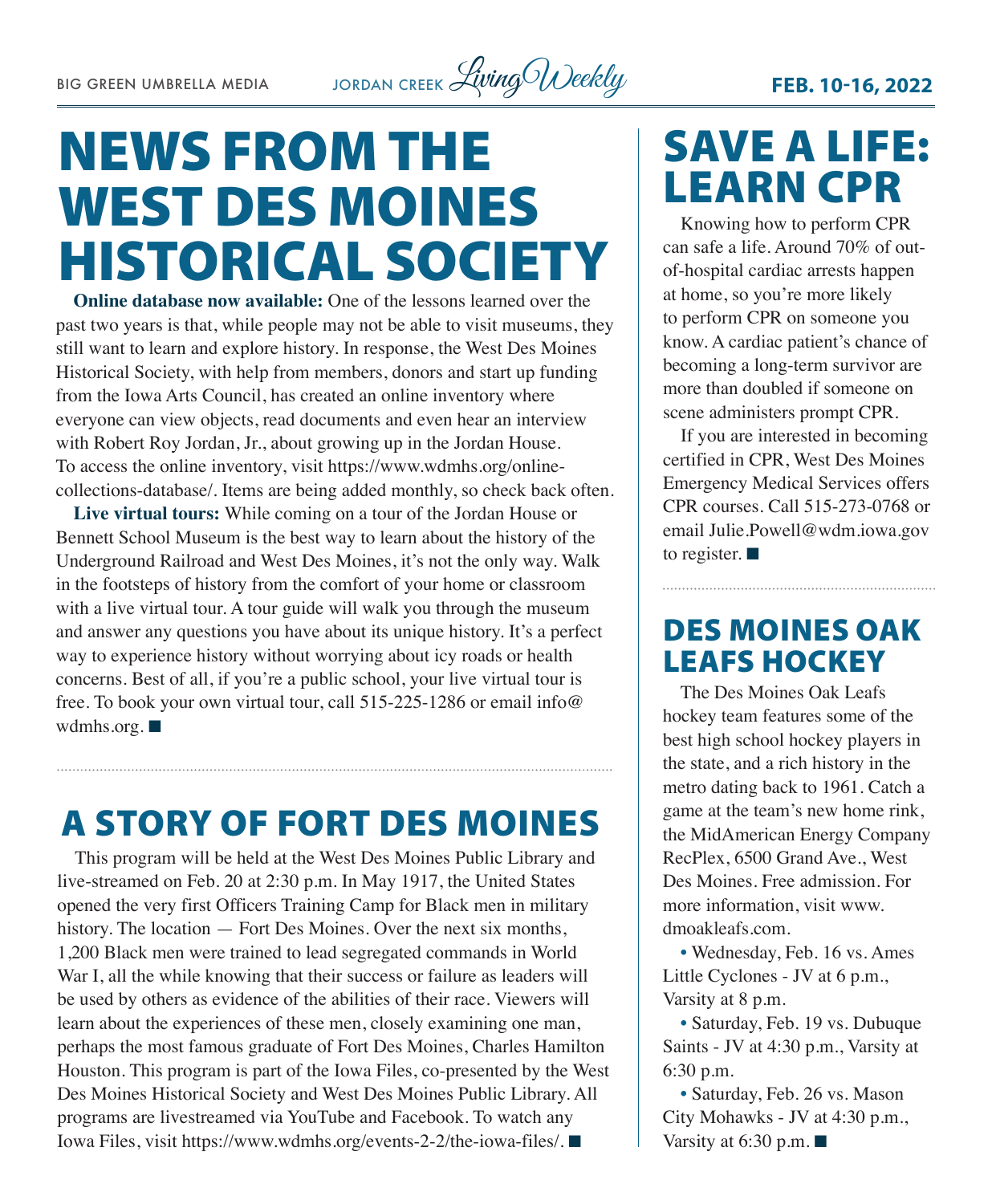

# RECIPE **MADE WITH LOVE SET THE TABLE FOR ROMANCE WITH<br>A DELICIOUS DATE NIGHT AT HOME**



 *(Family Features)* Planning a delicious, romantic date night doesn't have to take you any further than your own kitchen. You don't have to be an accomplished chef to set the table for romance, but you can take inspiration from simple, quality Italian dishes to celebrate the link between food and love.

As this recipes shows, a romantic meal can be ready in minutes or, like a great love story, simmered to perfection. To plan the ultimate date night at home, start by trying this dreamy main dishes made with mouthwatering sauce.

Flavorful sauces make a great Italian meal, but the sauce doesn't need to be made from scratch (at least, not completely). For example, Bertolli d'Italia sauces are made in Italy for authentically delicious flavor. They are crafted with tomatoes vine-ripened under the Italian sun, finely aged Italian cheeses, fresh cream and Mediterranean olive oil. The result is a sauce that's perfect for your date-night meal.

Once you select your main course, prepare a simple salad of greens with a drizzle of Italian vinaigrette or Caesar dressing. Pop a loaf of bakery-fresh Italian or focaccia bread into the oven to warm through and serve with butter or olive oil for dipping. If you're so inclined, cap off the meal with a classic Italian dessert from your local bakery, like tiramisu, cannoli or a creamy panna cotta topped with fresh fruit.

Find more romantic dishes perfect for sharing at [Bertolli.com.](http://Bertolli.com)  $\blacksquare$ 

## ITALIAN SAUSAGE SPINACH AND TOMATO RIGATONI

**Prep time:** 10 minutes **Cook time:** 20 minutes

## **Ingredients**

**Water** 1/2 box rigatoni pasta 1 tablespoon olive oil 1/2 cup onions, chopped 4 cloves garlic, minced 1/2 cup mushrooms, sliced 16 ounces sweet Italian sausage 1 jar Bertolli d'Italia Marinara Sauce 2 cups fresh baby spinach salt, to taste pepper, to taste Parmesan cheese, for garnish

## **Directions**

Bring large stockpot of water to boil. Boil rigatoni pasta until al dente. Drain and set aside.

In saute pan over medium heat, add olive oil. Add onions, garlic and mushrooms. Saute until vegetables start to brown. Add Italian sausage and cook until done, breaking into small pieces. Add sauce and bring to low boil.

Add baby spinach. Cook until spinach is mostly wilted. Season with salt and pepper, to taste.

Add drained pasta to pan with sausage and sauce. Toss and divide between plates. Garnish with Parmesan cheese.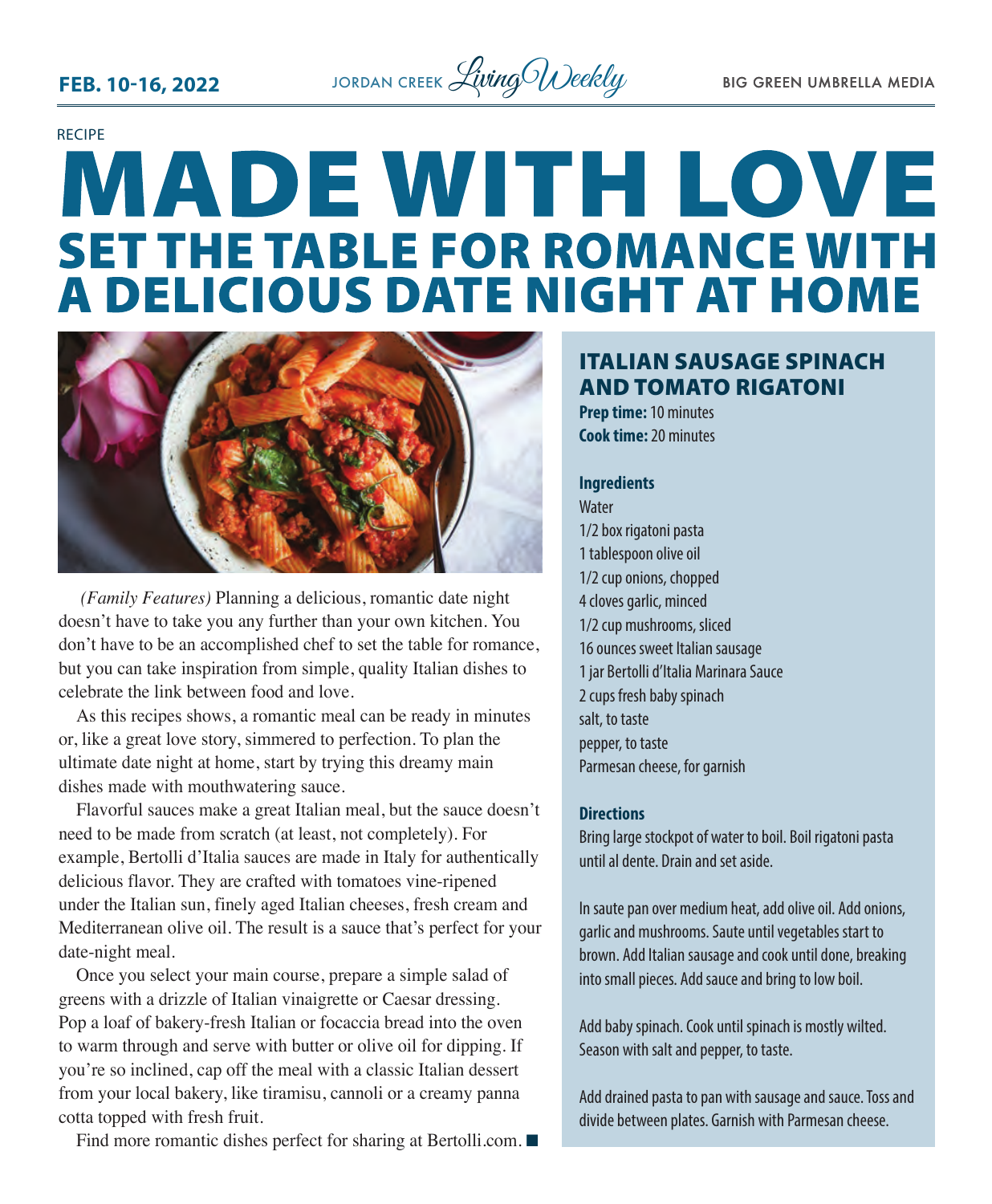BIG GREEN UMBRELLA MEDIA JORDAN CREEK *Living Weekly* FEB. 10-16, 2022

## FILM REVIEWS **By Michael C. Woody**

## 'THE LOST DAUGHTER'

New to Netflix, this is an intense drama starring Olivia Colman, Ed Harris and Dakota Johnson and the feature film directing debut of Maggie Gyllenhaal. Colman's character is on holiday when she finds herself in the middle of a dangerous group of family members. Very dark, very sexual.

## **Grade: B**

## 'C'MON C'MON'

If you have ever doubted Joaquin Phoenix's ability to act (and why should you?), "C'mon C'mon" will definitely show you his range. Phoenix plays a man tasked with keeping track of his very young nephew due to a medical situation. This is a small, quiet film about this charming relationship and the balance it takes (from both of them) for it to work. Also shot in beautiful black and white. Phoenix is brilliant.

**Grade: B+**

## 'NIGHTMARE ALLEY'

Director Guillermo del Toro leans back into his roots as a horror film director in this movie about carnival workers in the Depression era 1930s and 1940s. The movie also probably features the most talented cast I saw all year. Bradley Cooper, Cate Blanchett, Toni Collette, Willem Dafoe to name a few. Del Toro tries his best to recreate the tough-guy look and feel of movies like "The Big Sleep," "The Maltese Falcon" and "Double Indemnity." Unfortunately he falls short. One too many twists at the end was too much for me, though I did love the final scene.

## Grade: R

*Michael C. Woody has been reviewing movies on radio and television since 1986 and can be heard talking movies every Wednesday afternoon at 2:30 p.m. on KXn0 106.3 with Keith Murphy and Andy Fales. You can also follow him on Twitter at MrMovieDSM.* 





"THE LOST DAUGHTER"

"NIGHTMARE ALLEY"

## Start your morning off right with a free subscription to thedailyumbrella

**FREE** local news, weather, events, career opportunities and the morning chuckle.